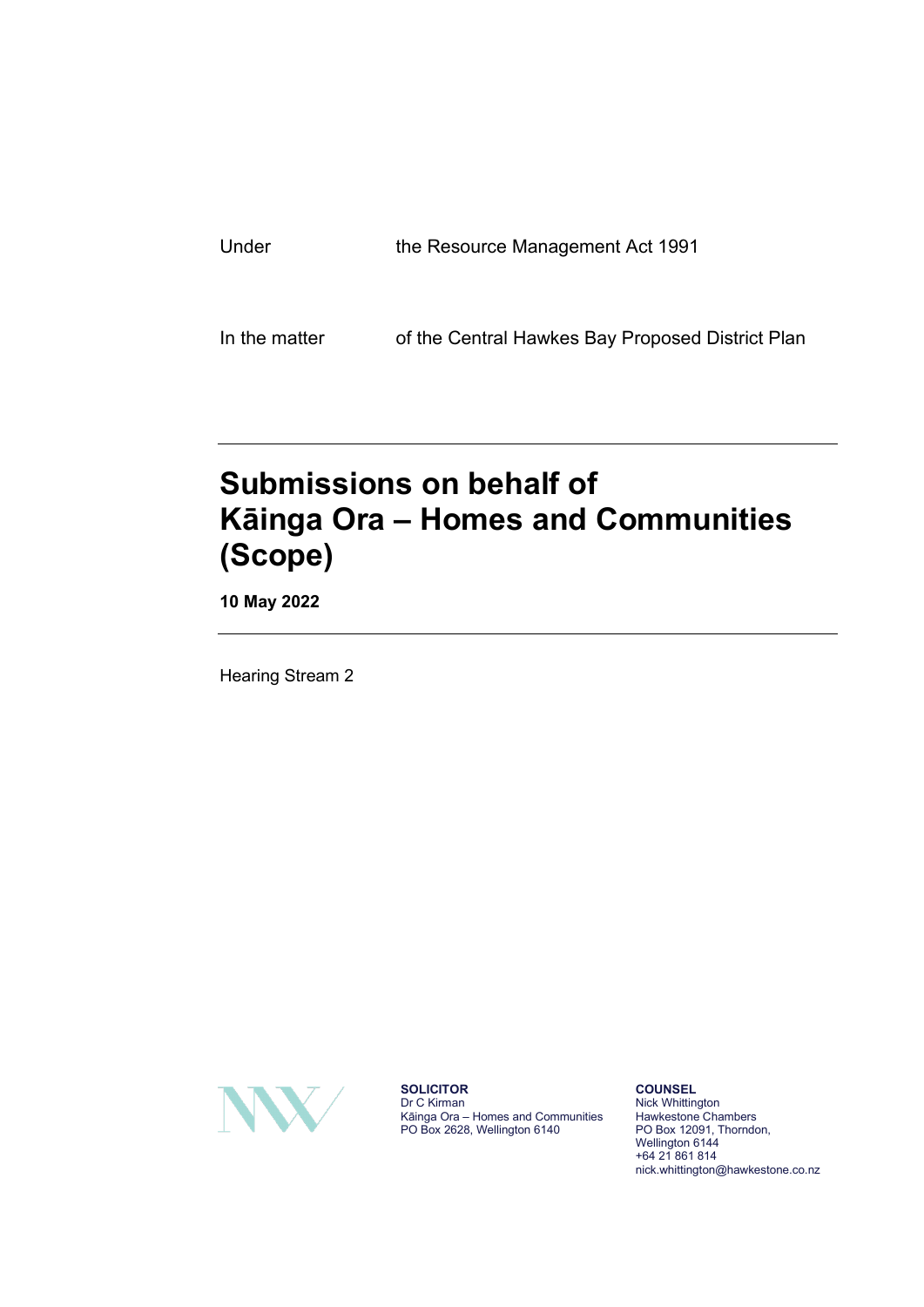## **Submissions on behalf of Kāinga Ora – Homes and Communities (Scope)**

- 1 In the Hearings Panel's Seventh Minute (Directions following Hearing 2) it identifies four "scope" issues relating to Mr Styles' evidence and seeks a response from Kāinga Ora. Each of the four issues is addressed in turn.
- 2 As para 12.3 of Mr Styles' evidence makes clear, the matters listed in that clause do not necessarily relate to Kāinga Ora's submission. They are matters that Mr Styles identified in the course of preparing his evidence that he considered he could usefully comment on in order to assist the panel.

#### **Issue 1: Para 13.2(iv) – Noise S2 Vibration**

3 Kāinga Ora agrees there may not be scope to fix the issues Mr Styles identifies. There were no submissions on NOISE-S2 and there does not appear to be any relief sought on other provisions to which this might be consequential. If the Hearings Panel does not recommend any changes to provisions to which fixing the issue identified by Mr Styles could be consequential, but it considers that Mr Styles' opinion has merit, then the Council may be persuaded to progress a variation.

### **Issue 2: Para 12.3(v) – Noise standards**

4 Kāinga Ora does not see this as an issue of "scope". Mr Styles has identified that as expressed some noise limits are not consistent with the format required by the Noise and Vibration Metrics Standard. The Council's District Plan is required to comply with this National Planning Standard regardless of whether there are any submissions on them. Changes to make the expression compliant would not amount to any substantive change to the provisions, and counsel does not see any procedural fairness issues arising.

### **Issue 3: Para 12.3(vii) – Noise AM3 Vehicle Noise**

5 Kāinga Ora agrees there may not be scope to fix the issues Mr Styles identifies. There were no submissions on NOISE-AM3 and there does not appear to be any relief sought on other provisions to which this might be